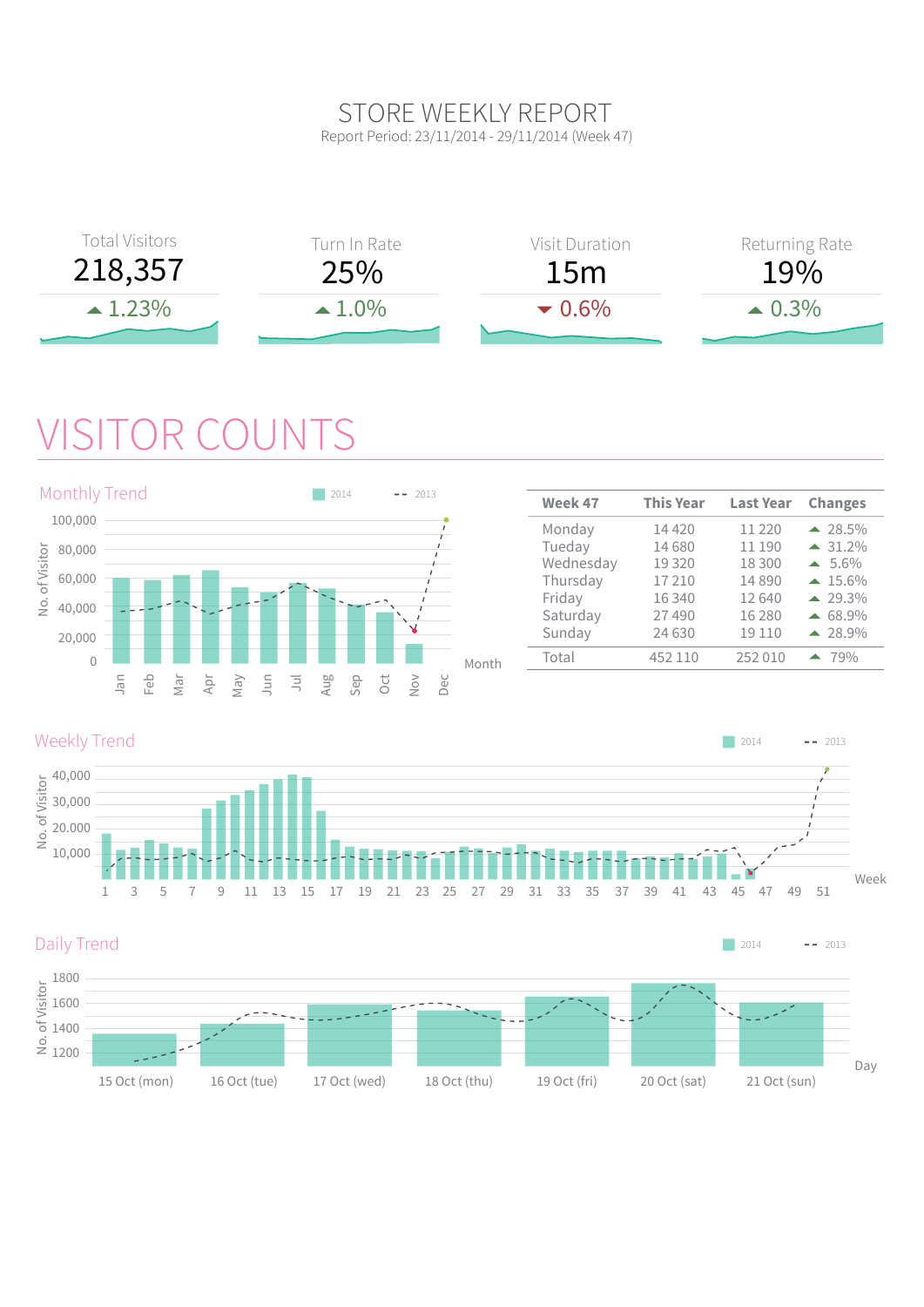

 $2014$   $2013$ 





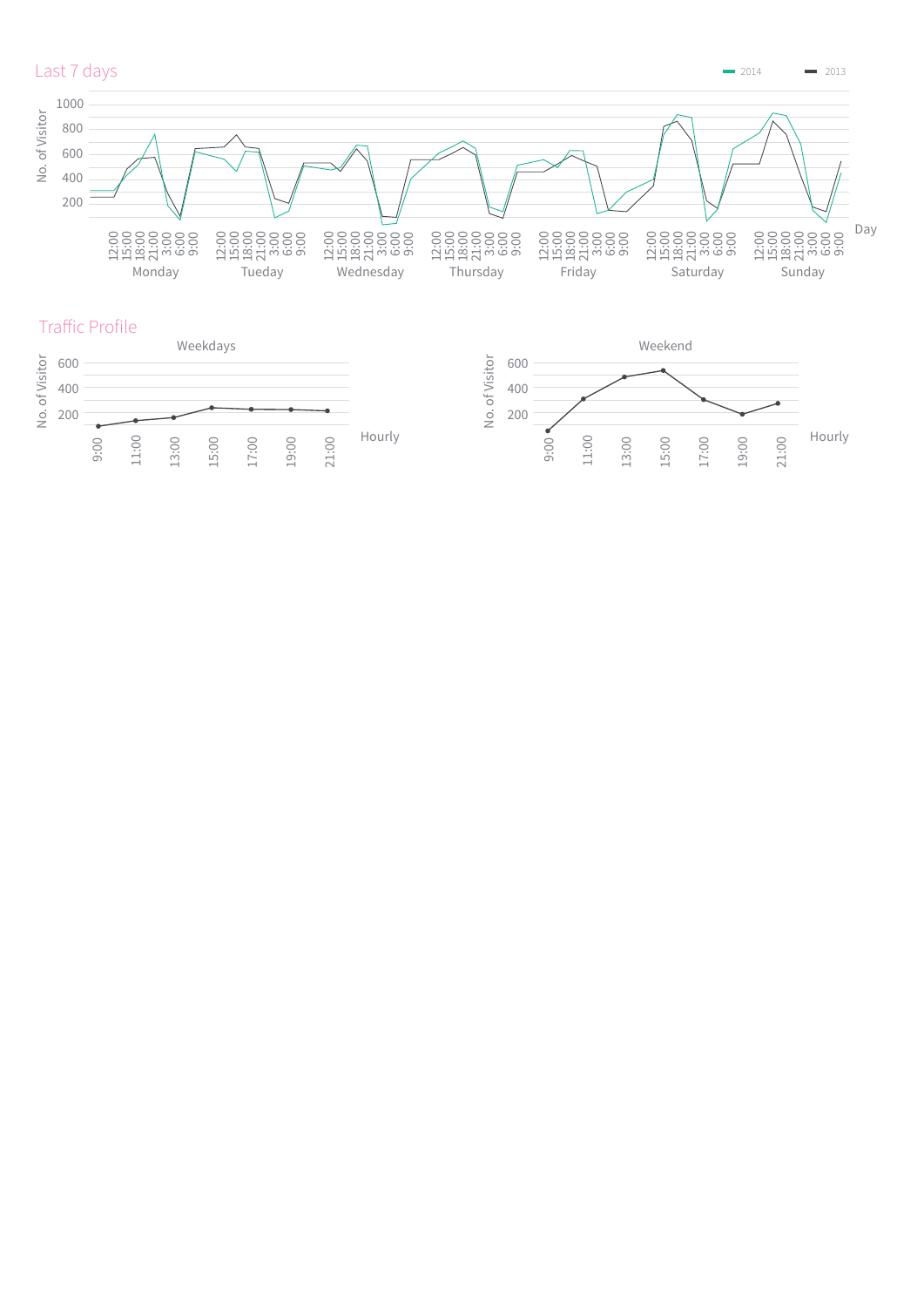# URN IN RATE



| Week 47   | <b>This Year</b> | <b>Last Year</b> | <b>Changes</b>    |
|-----------|------------------|------------------|-------------------|
| Monday    | 12.3%            | 10.8%            | $\triangle$ 13.9% |
| Tueday    | 10.9%            | 12.4%            | $-12.1%$          |
| Wednesday | 15.4%            | 14.3%            | $-7.7\%$          |
| Thursday  | 21%              | 12.7%            | $\triangle$ 65.4% |
| Friday    | 19%              | 21%              | $-9.5\%$          |
| Saturday  | 18.9%            | 18%              | $\triangle$ 5%    |
| Sunday    | 20.4%            | 16%              | $\triangle$ 27.5% |
| Total     | 21.4%            | 17%              | $-25.9%$          |



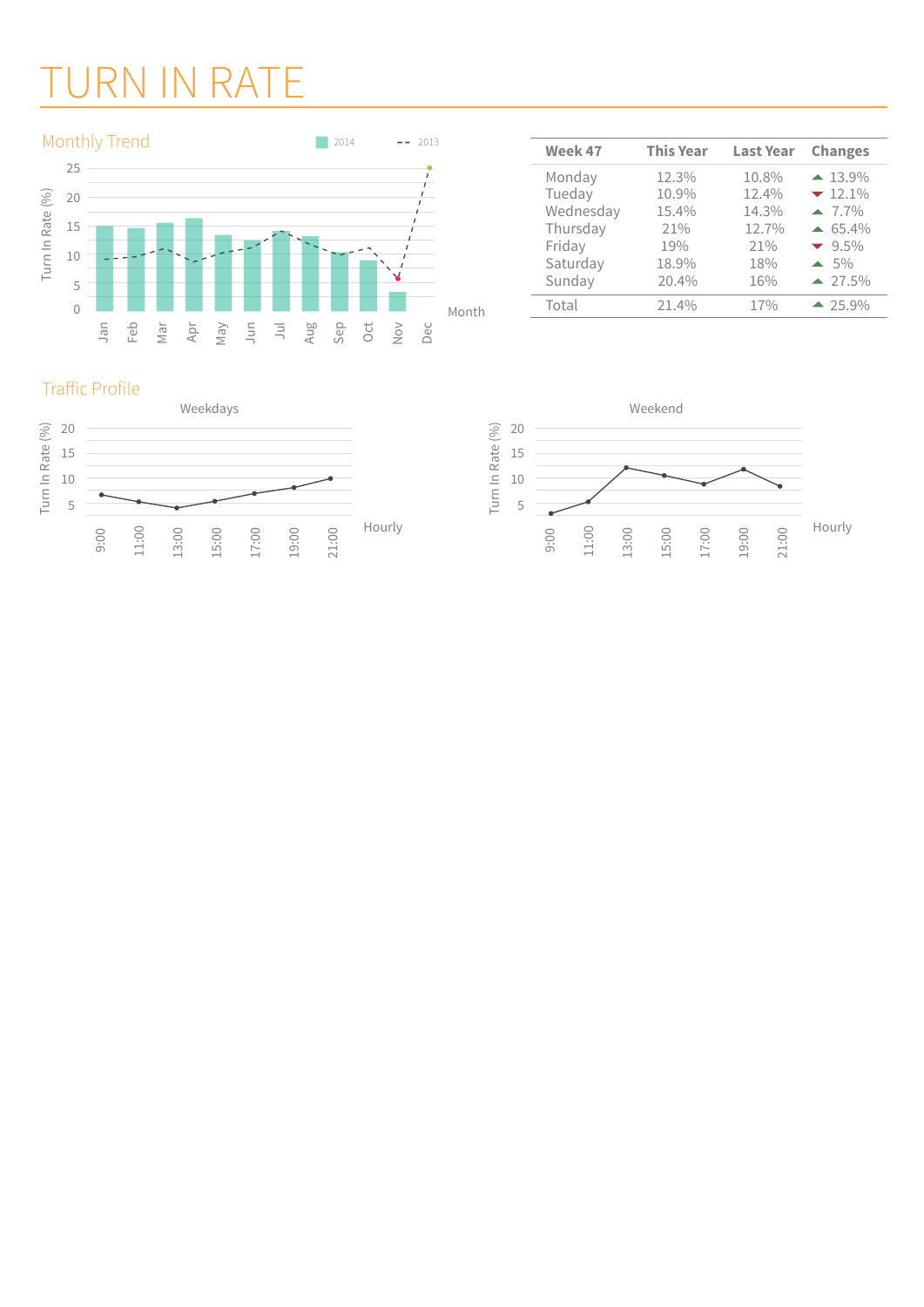#### TSIDE TRAFFIC



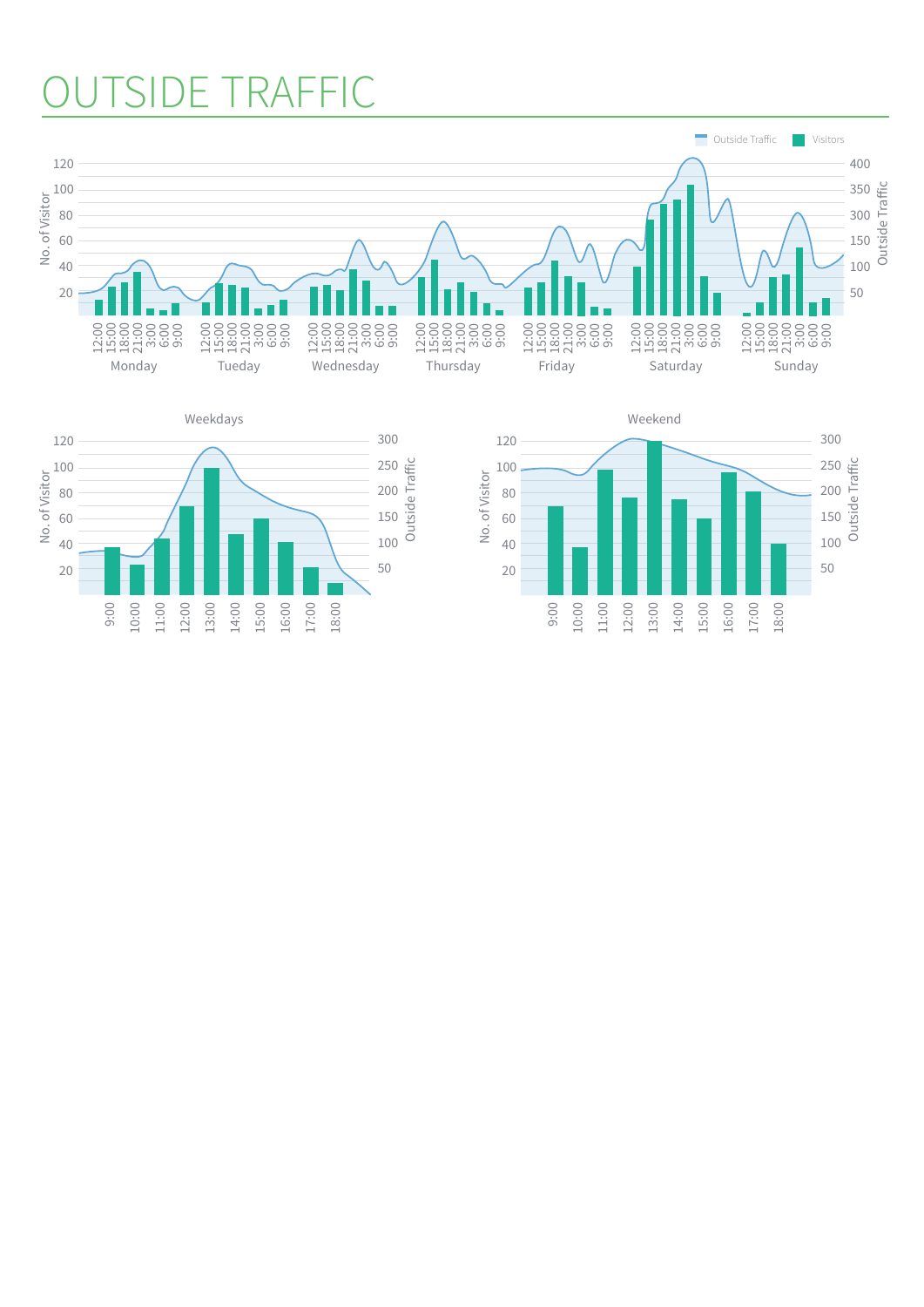### **DURATIONS**



| Week 47   | <b>This Year</b> | <b>Last Year</b> | <b>Changes</b>         |
|-----------|------------------|------------------|------------------------|
| Monday    | $10$ min         | 7 min            | $-42.9\%$              |
| Tueday    | 9 min            | 8 min            | $\triangle 12.5\%$     |
| Wednesday | $13$ min         | $11$ min         | $\blacktriangle$ 18.2% |
| Thursday  | $11$ min         | $12 \text{ min}$ | $-8.3%$                |
| Friday    | $16$ min         | 13 min           | $\triangle 23.1\%$     |
| Saturday  | $13 \text{ min}$ | 9 min            | $-44.4\%$              |
| Sunday    | $17$ min         | 18 min           | $-5.6\%$               |
| Total     | $20$ min         | $18$ min         | $-11.1\%$              |
|           |                  |                  |                        |







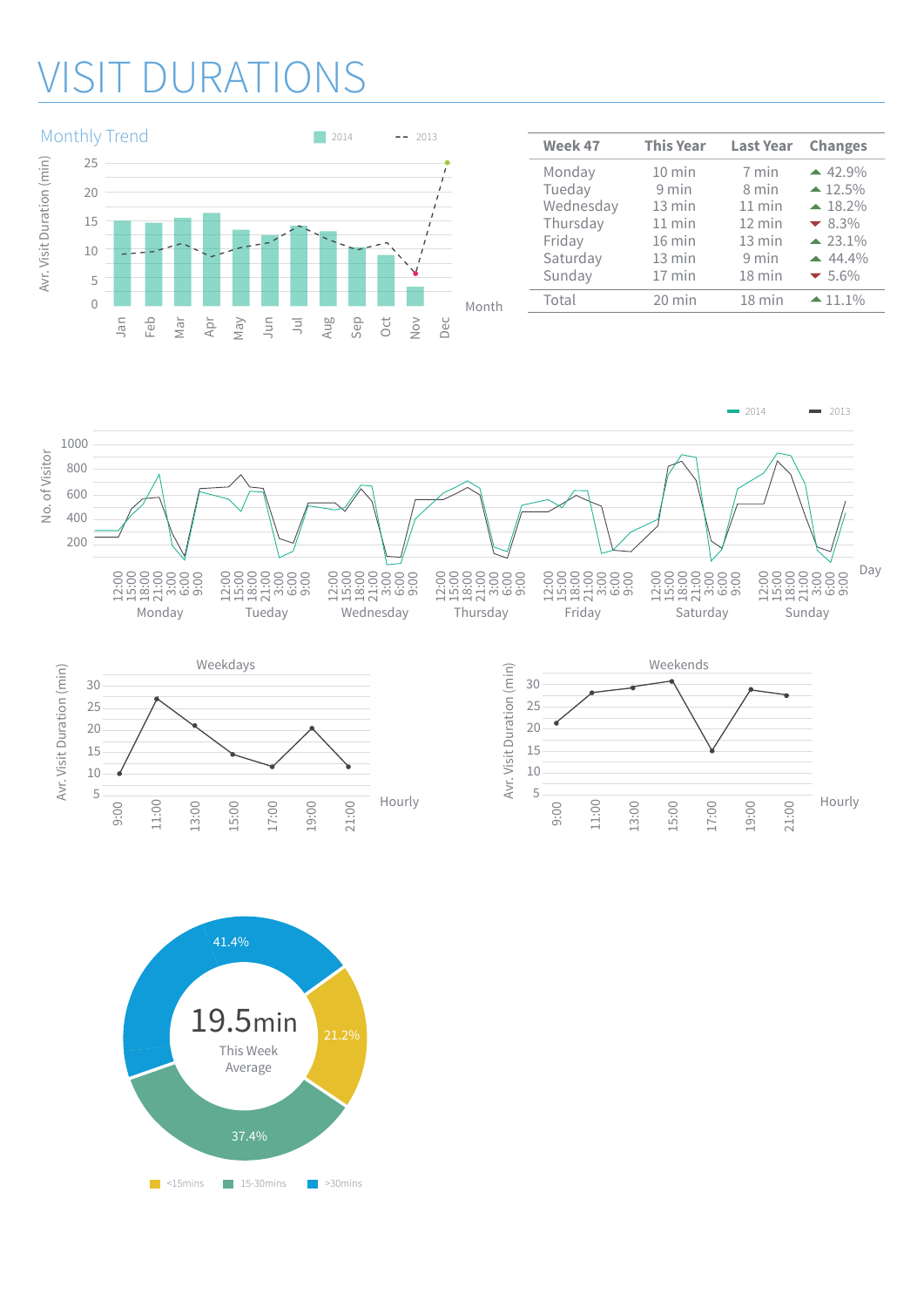## RETURNING CUSTOMERS



| Week 47   | <b>This Year</b> | <b>Last Year</b> | <b>Changes</b>        |
|-----------|------------------|------------------|-----------------------|
| Monday    | 13%              | 12%              | $\triangle$ 8.3%      |
| Tueday    | 11%              | 13%              | $-15.4\%$             |
| Wednesday | 15%              | 14%              | $-7.1%$               |
| Thursday  | 17%              | 15%              | $\triangle$ 13.3%     |
| Friday    | 22%              | 21%              | $-4.8%$               |
| Saturday  | 21%              | 20%              | $\blacktriangle$ 5%   |
| Sunday    | 20%              | 19%              | $\blacktriangle$ 5.3% |
| Total     | 19%              | 15%              | $-26.7\%$             |
|           |                  |                  |                       |







| <b>Frequency</b> | Within 1 month | <b>Within 3 months</b> |  |
|------------------|----------------|------------------------|--|
| <b>New</b>       | 50%            | 40%                    |  |
| 1 time           | 20%            | 10%                    |  |
| 2 times          | 20%            | 20%                    |  |
| >2 times         | 10%            | 30%                    |  |





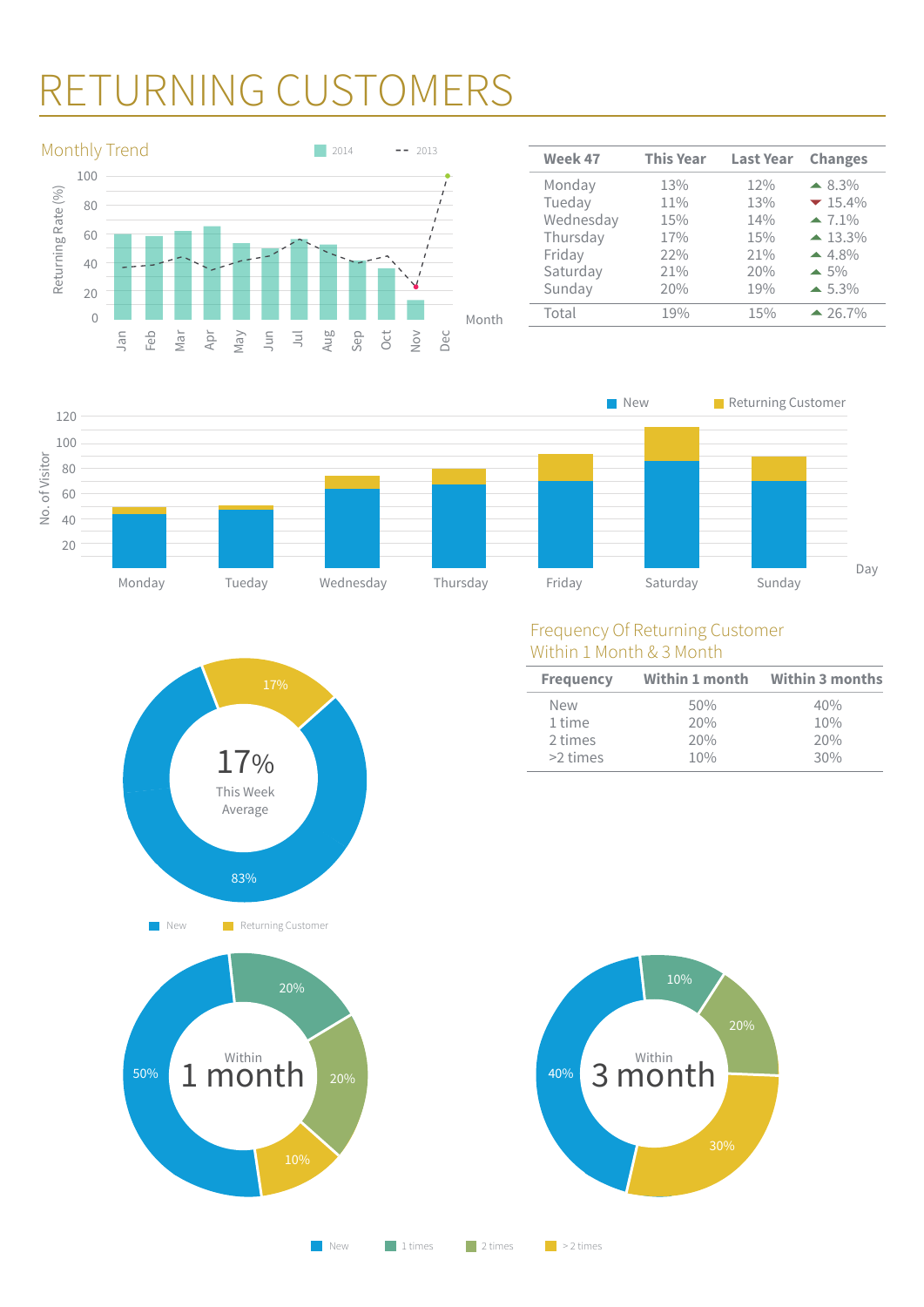# AI ES CONVE



| Week 47   | <b>This Year</b> | <b>Last Year</b> | <b>Changes</b>          |
|-----------|------------------|------------------|-------------------------|
| Monday    | 13%              | 10%              | 30%                     |
| Tueday    | 11%              | 13%              | $-15.4\%$               |
| Wednesday | 15%              | 14%              | $-7.1\%$                |
| Thursday  | 17%              | 15%              | $-13.3\%$               |
| Friday    | 22%              | 20%              | 10%<br>$\blacktriangle$ |
| Saturday  | 21%              | 20%              | 5%<br>$\blacktriangle$  |
| Sunday    | 20%              | 19%              | $\triangle$ 5.3%        |
| Total     | 23%              | 19%              | $-21.1\%$               |
|           |                  |                  |                         |

#### Weekly Trend